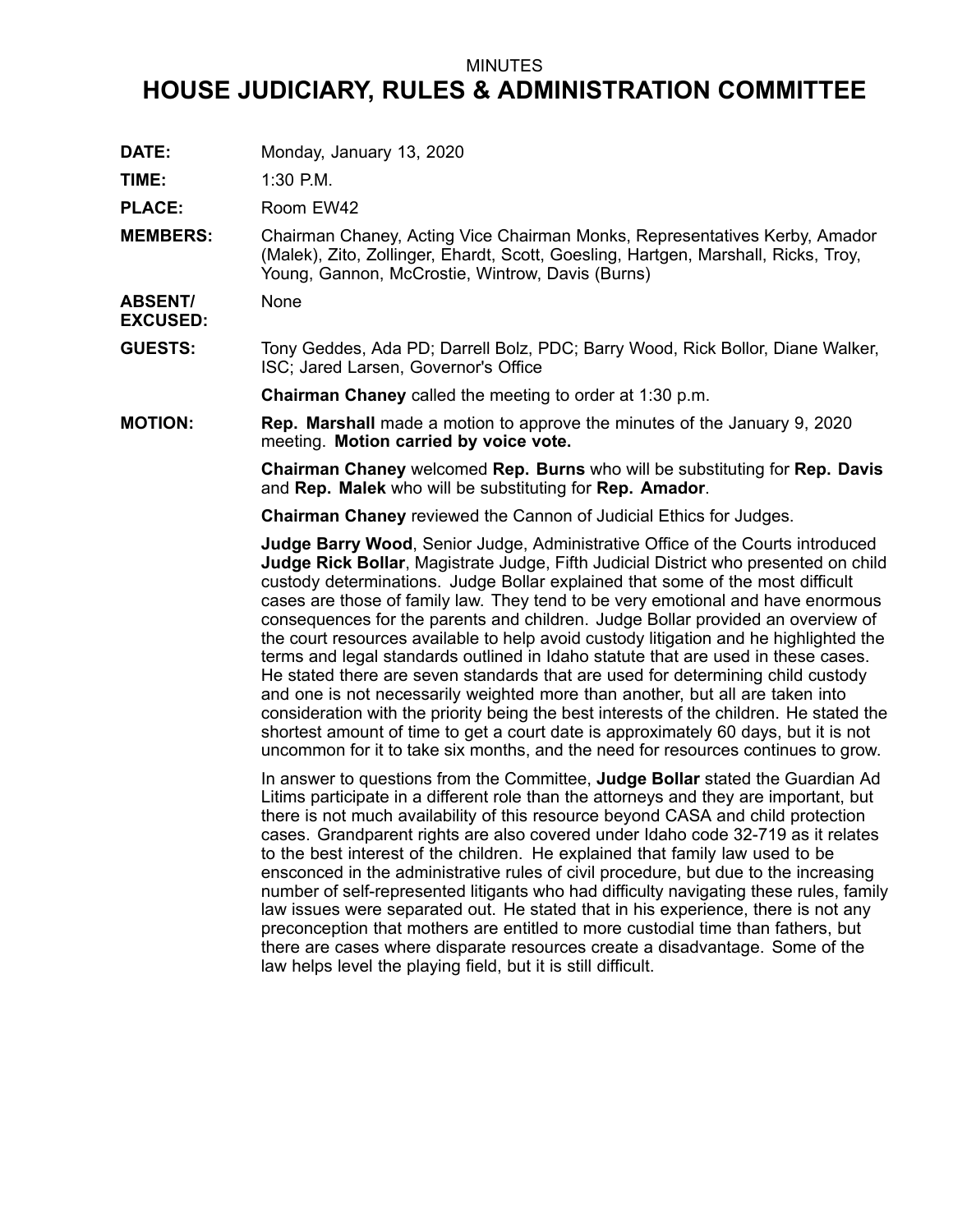| DOCKET NO.<br>61-0000-1900: | Kathleen Elliott, Executive Director, Public Defense Commission presented<br>Docket No. 61-0000-1900. She introduced herself, and members of the board<br>and provided a brief overview of how the Commission came into existence. She<br>explained the Commission provides training for defending attorneys, collects data,<br>provides master contracts, but does not represent clients. While the Commission<br>intends to bring new rules forward next year, the goal for this year was to meet the<br>requirements under the Governor's Red Tape Reduction Act. The rule changes<br>were simple and non-substantive but included: removing redundant information;<br>clarifying interpretation and incorporation by reference; replacing the word "grant"<br>with "financial assistance," pursuant to last year's legislation; consolidating<br>definitions; removing unnecessary lettering; and removing the word "shall" in two<br>places because it was unnecessary and did not affect the rule. |
|-----------------------------|----------------------------------------------------------------------------------------------------------------------------------------------------------------------------------------------------------------------------------------------------------------------------------------------------------------------------------------------------------------------------------------------------------------------------------------------------------------------------------------------------------------------------------------------------------------------------------------------------------------------------------------------------------------------------------------------------------------------------------------------------------------------------------------------------------------------------------------------------------------------------------------------------------------------------------------------------------------------------------------------------------|
|                             | For the record, no one indicated a desire to testify.                                                                                                                                                                                                                                                                                                                                                                                                                                                                                                                                                                                                                                                                                                                                                                                                                                                                                                                                                    |
| <b>MOTION:</b>              | Rep. Wintrow made a motion to approve Docket No. 61-0000-1900.                                                                                                                                                                                                                                                                                                                                                                                                                                                                                                                                                                                                                                                                                                                                                                                                                                                                                                                                           |
|                             | To clarify, Ms. Elliott stated the word "grant" was changed to "financial assistance"<br>because the word "grant" is perceived as temporary and it caused some concern<br>on the part of the counties. The word financial assistance is a more accurate<br>description of the funds available to the counties for the representation of indigent<br>clients.                                                                                                                                                                                                                                                                                                                                                                                                                                                                                                                                                                                                                                             |
| VOTE ON<br><b>MOTION:</b>   | <b>Chairman Chaney</b> called for a vote on the motion to approve Docket No.<br>61-0000-1900. Motion carried by voice vote.                                                                                                                                                                                                                                                                                                                                                                                                                                                                                                                                                                                                                                                                                                                                                                                                                                                                              |
| <b>RS 27266:</b>            | <b>Rep. Wintrow</b> presented RS 27266 on behalf of the State Appellate Public<br>Defender (SAPD). This proposed legislation would allow the SAPD to take indigent<br>defendants in juvenile and misdemeanor appeals cases instead of the county public<br>defenders. Currently, the SAPD consults, and/or assists on many of these cases. It<br>would affect approximately 30 cases over a three year period.                                                                                                                                                                                                                                                                                                                                                                                                                                                                                                                                                                                           |
|                             | <b>Rep. Wintrow</b> explained she will go through the specifics of the financial numbers<br>during the bill hearing, but the Governor has committed additional financial means<br>and it will provide some relief to the counties.                                                                                                                                                                                                                                                                                                                                                                                                                                                                                                                                                                                                                                                                                                                                                                       |
| <b>MOTION:</b>              | Rep. McCrostie made a motion to introduce RS 27266. Motion carried by voice<br>vote.                                                                                                                                                                                                                                                                                                                                                                                                                                                                                                                                                                                                                                                                                                                                                                                                                                                                                                                     |
| <b>RS 27270:</b>            | Rep. Troy presented RS 27270. This proposed legislation will facilitate information<br>sharing to provide a more comprehensive view of what is going on in Idaho's<br>criminal justice environment. The intent is to see what is working and what might<br>not be working, with the goal of reducing recidivism rates and costs. First, the<br>proposed legislation creates a legal frame work to link systems together through<br>the state Controller's office, while being done in a way that protects an individual's<br>identity. It will require a MOU between the participating agencies to ensure<br>everyone is clear about how it will work. Second, it will create a data oversight<br>council. Third, it will ensure each agency owns its own data, and the information<br>within the data center will be protected from public information requests.                                                                                                                                        |

## **MOTION: Rep. Kerby** made <sup>a</sup> motion to introduce **RS 27270**.

In answer to questions from the Committee, **Rep. Troy** explained the state has already invested in the data system at the Controller's office, but it is not being used to its fullest capacity. The goal of the system is to gather information that can lead to <sup>a</sup> better understanding of what is transpiring within Idaho's criminal justice system so it can lead to better outcomes, and ultimately <sup>a</sup> cost savings in the form of lowering the demand for more prison beds. She stated it may save Idahoans from more time in prison.